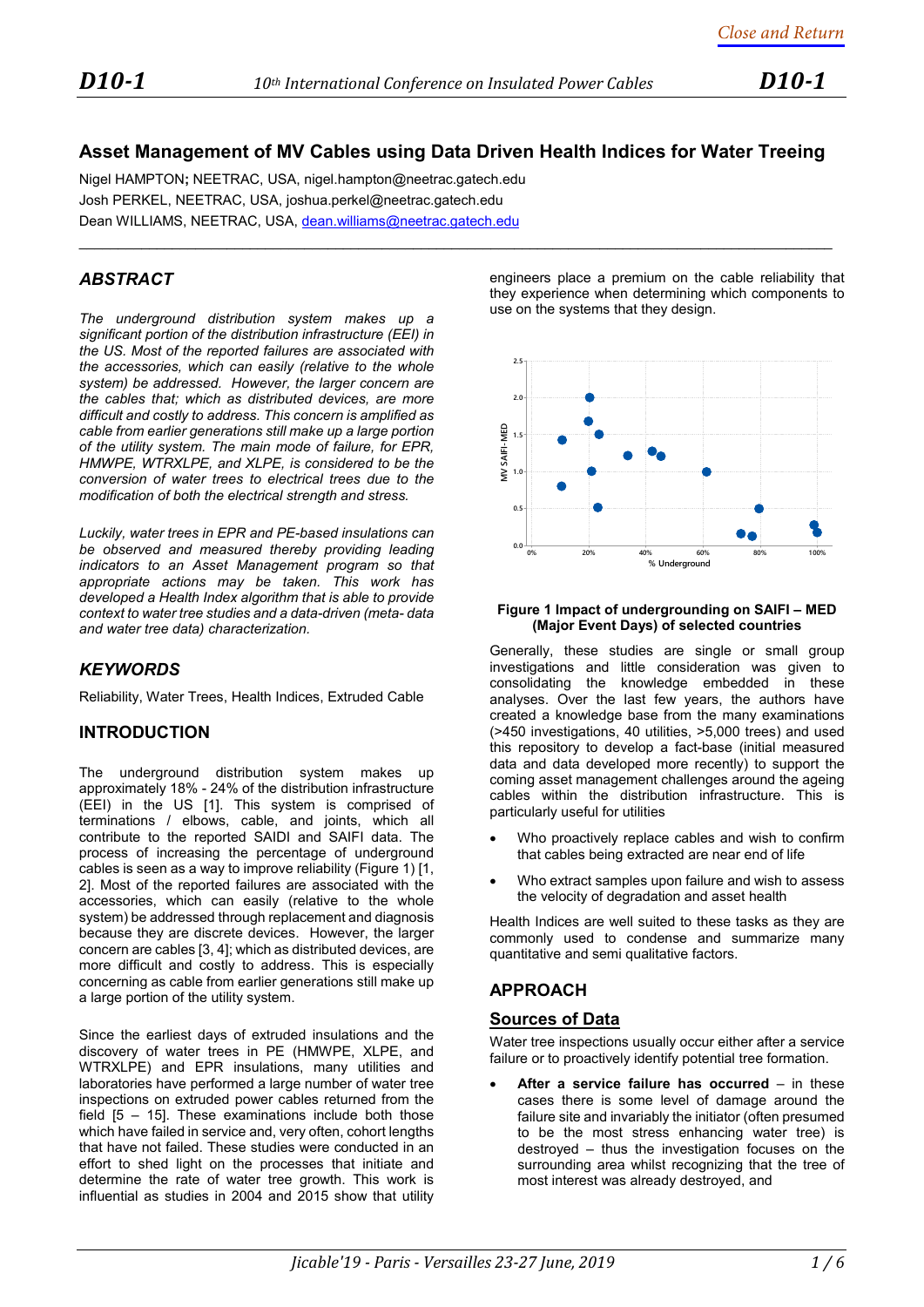• **After service for some time but prior to failure** – this is undertaken on a cable that has not failed, therefore any water trees which are present have yet to reach the critical size for conversion to electrical trees, and thus, the investigation focuses on the trees that may become critical in the future.

All methods used for the detection of water trees are in principle destructive and require either a) cutting of thin wafers or b) transparentization of cable insulation at elevated temperatures. The two methods are the wafer method and the hot oil method. A comparison of the two techniques is provided in Table 1.

| Table 1: Wafer and Hot Oil Methods for Water tree |  |  |  |  |
|---------------------------------------------------|--|--|--|--|
| <b>Detection and Characterization</b>             |  |  |  |  |

|               | <b>Wafer Method</b>                                                           | <b>Hot Oil Method</b>                                                              |  |
|---------------|-------------------------------------------------------------------------------|------------------------------------------------------------------------------------|--|
|               | Can estimate radial<br>length                                                 | Very good at finding<br>sites of water treeing                                     |  |
| Advantages    | Permits photography                                                           | Samples a large<br>volume of material<br>(much larger than<br>inspected by wafers) |  |
|               |                                                                               | Does not destroy trees<br>in blind cutting                                         |  |
| Disadvantages | Poor at finding sites of<br>water treeing -<br>investigates a small<br>volume | Cannot estimate radial<br>length of tree<br>Photography difficult                  |  |
|               | Misleading if "wrong"<br>part is selected                                     |                                                                                    |  |

## **Wafer Method**

Thin wafers are cut from a short length (5 cm) of "selected" core using either a lathe or a microtome. These are then dyed (methylene blue or rhodamine) to provide contrast for the water trees within the matrix. The wafers are examined either by the naked eye or under a microscope to identify the trees (type, initiation point, number, etc). A suitable reticule in the microscope and calibration factor enables dimensions to be estimated.

## **Hot Oil Method**

The outer semicon is removed from moderately long lengths of cable core (typically 25 cm). Multiple cores (5 to 10 core sections are not atypical) are placed in an oven or hot oil bath. Once the insulation temperature exceeds 105°C the crystallites in the insulation are molten and the insulation becomes clear rendering electrical and water trees visible. Contrast improves if the cores are soaked in water for some hours before the test. In practice, temperatures around 120°C provide a suitable margin for transparency during the cooling that occurs in examination. The application of silicone oil improves the detection as this matches the refractive index of the materials. Large or interesting trees are marked for wafering (radially or longitudinally is possible, though radial is the most common) to estimate the dimensions.

## **ANALYSIS**

The collation of the water tree information includes the water tree data and the meta data for the cables from which they came, the disbursement of water trees may be summarised as:

- 45% failed in service / 55% condition assessment
- 33% jacket / 36% unjacketed / 31% unknown
- 50% neutral / 7% metal barrier / 43% unknown



## **Tree Data Summaries**

The collated tree lengths can be used to determine the relevant tree lengths, including the longest of a failed sample which is assumed to have been destroyed in the fault. The next step is to construct summaries for suitable subsets. Figures 6 and 7 [16, 17] show the estimated longest tree length data segregated by the type of investigation (service of failure).



**Figure 6 Estimated longest vented trees - failure in service (F) and survival (C)**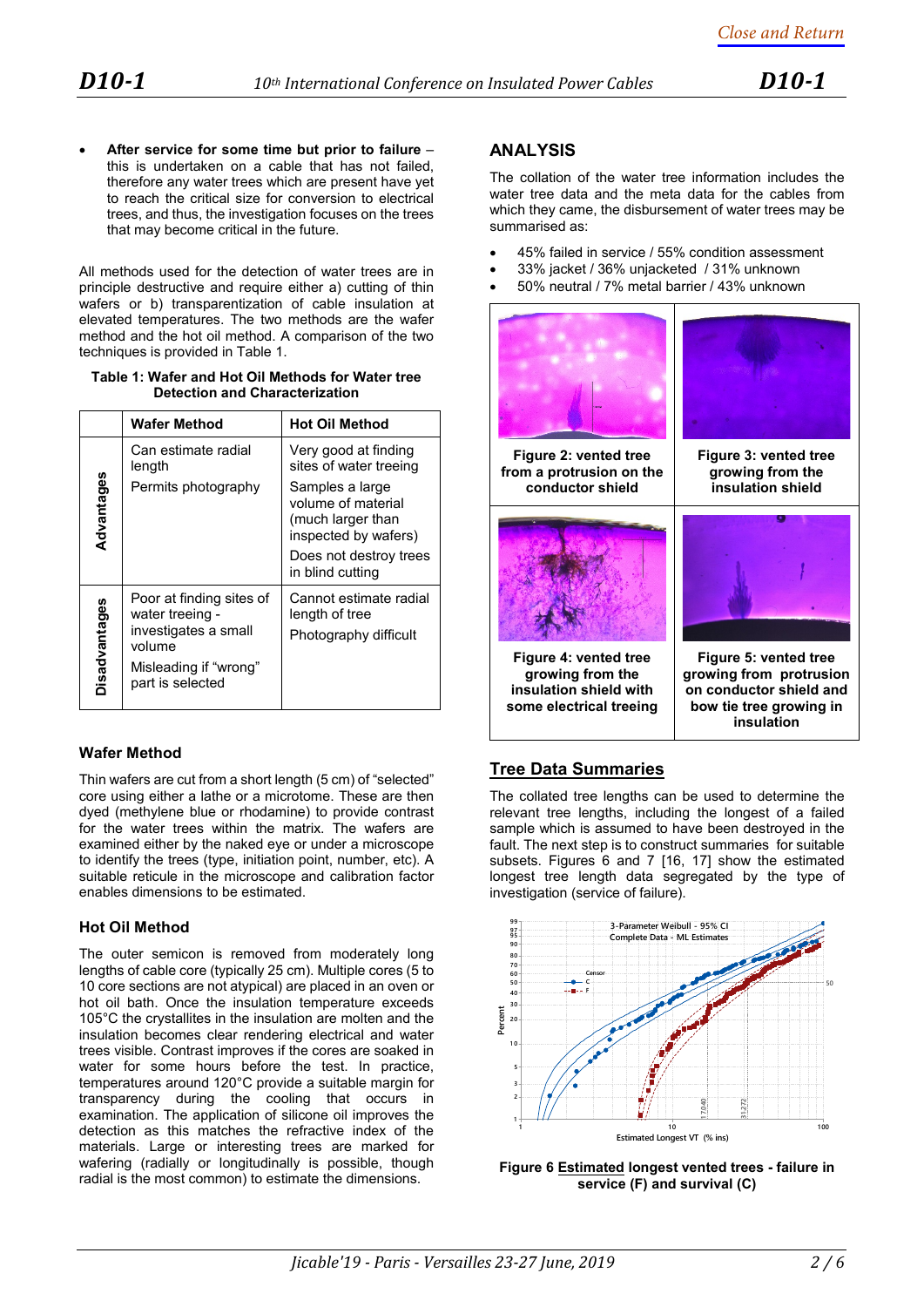As can be observed there is a separation of the centroids of the distributions but there is overlap between the tails (longest lengths). This overlap will be discussed later as it has important implications for data decision making. Moreover, it can be seen that the dimensions span the whole thickness of the cable insulations and the distributions are skewed. Thus, the authors prefer to summarise the findings in terms of the non-parametric descriptor, the median. Such descriptions are provided in Table 2.

Inspection of Figures 7 and 7 indicate that there are finite percentages shown for trees 100% through the insulation. This represents the fact that, although more likely to fail, cables do not automatically fail when a tree breaches the whole of the insulation. In fact 5% of the samplees (failed and condition assessment) had trees that fully breached the insulation. Furthermore in 25% of the cases where a cable failed in service, it was not possible to observe vented treeing. Thus clearly relating failure, tree length alone cannot provide the full picture.





# **Finite Element Analysis**

The impact of the tree lengths on the electrical stress can be assessed through finite element studies where a suitable tree model is analysed for different sizes within the divergent stress of a cable geometry. The stresses drive the rate of water tree growth and the initiation of the ultimate electrical tree. It is generally accepted that the water tree growth is slow and that electrical tree growth is fast. The likelihood that an electrical tree will initiate in either the high stress region in front of the water tree or in the low strength / low stress region within the water tree, will depend upon the water tree length. Thus, the ultimate mechanism of failure will depend upon water tree length. These studies provide further evidence that failure from water treeing is not a simple function of water tree length.

## **Meta Data Summaries**

Almost all studies are undertaken also come with meta data such as age, type of study cable design, prior failure history, and alternate condition measures (condition of metallic neutral. To make optimal use of the cable design information, a summarisation scheme is required. Table 3 shows a suitable summarisation using generations of cable design. This provides a way to simply describe a complex evolution of designs and manufacturing.

| Condition                             | <b>Insulation</b> | Age | Longest<br><b>BTT</b>  | Longest<br>VT | Median<br>of BTT | <b>Median</b><br>of VT | <b>Density</b><br><b>BTT</b> | <b>Density</b><br>VT |
|---------------------------------------|-------------------|-----|------------------------|---------------|------------------|------------------------|------------------------------|----------------------|
|                                       |                   | yrs | % insulation thickness |               |                  |                        | #/wafer                      | #/20 wafers          |
| <b>Condition</b><br><b>Assessment</b> | <b>HMWPE</b>      | 27  | 10.6                   | 14.6          | 4.8              | 11.4                   | 0.05                         | 0.5                  |
|                                       | <b>WTRXLPE</b>    | 11  | 5.9                    | 11.5          | 5.8              | 11.5                   | 0.05                         | 0.0.5                |
|                                       | <b>XLPE</b>       | 21  | 12.9                   | 17.0          | 8                | 11.4                   | 0.1                          | 0.8                  |
| <b>Failure</b><br>in Service          | <b>HMWPE</b>      | 25  | 16.0                   | 22.1          | 5.7              | 11.4                   | 0.3                          | 3                    |
|                                       | <b>WTRXLPE</b>    | 16  | 10.4                   | 14.2          | 6.9              | 8.2                    | 0.05                         | 1.7                  |
|                                       | <b>XLPE</b>       | 24  | 19                     | 33.3          | 7.7              | 20.6                   | 0.2                          | 3                    |

**Table 2: General descriptors (Median) for XLPE, HMWPE and WTRXLPE insulations**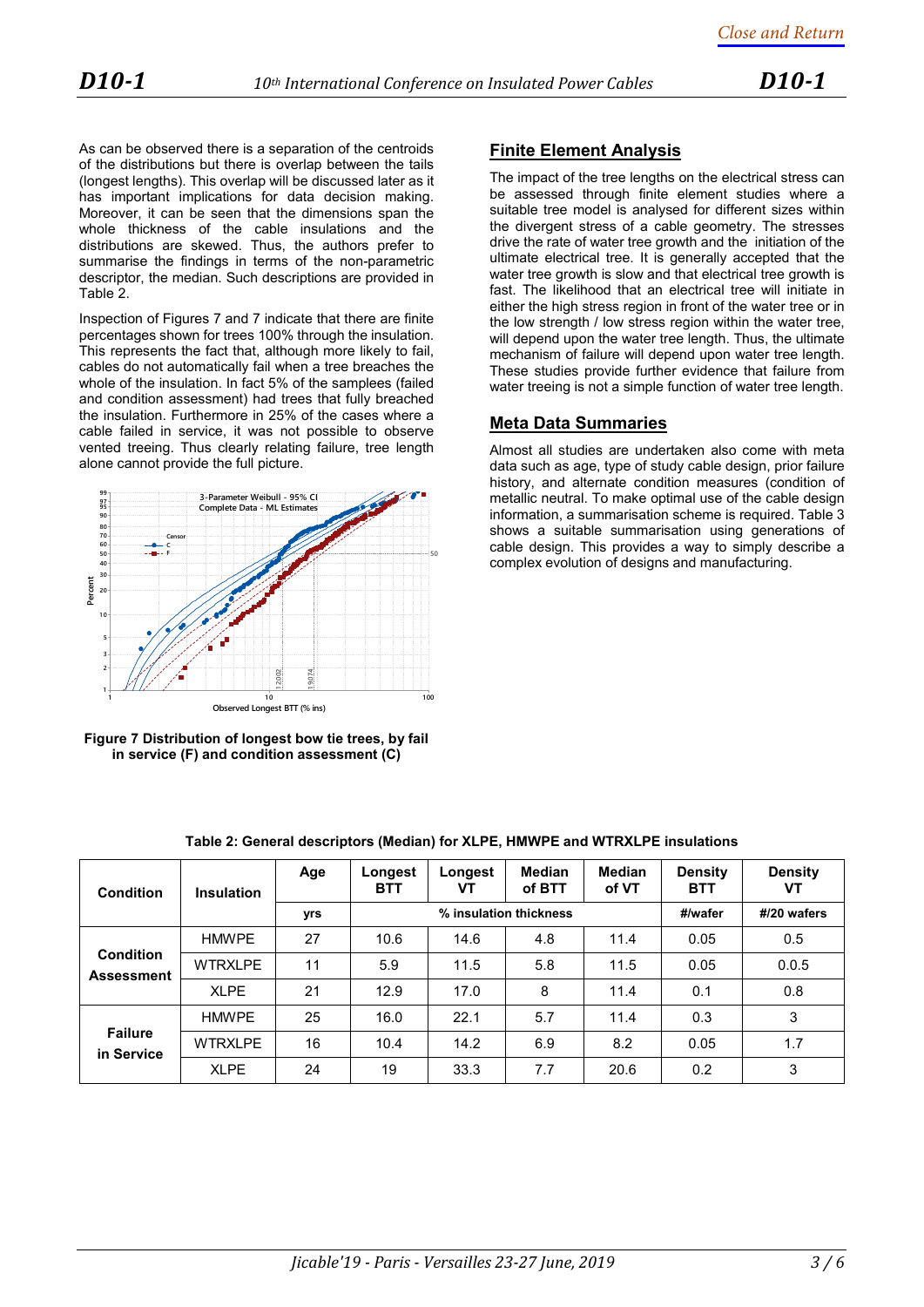| <b>Generation</b> | Insulation       | <b>Semicon</b> | <b>Jacket</b> | <b>Barrier</b> |
|-------------------|------------------|----------------|---------------|----------------|
| 1                 | <b>HMPWE</b>     | C Tape         |               |                |
| 2                 | Non XL           | ThermoP        |               |                |
| 3                 |                  | C Tape         | None          |                |
| $\overline{4}$    | <b>XLPE</b>      | ThermoP        |               | None           |
| 5                 | or<br><b>EPR</b> |                |               |                |
| 6                 |                  |                |               |                |
| 7                 | <b>WTR</b>       | ThermoS        |               |                |
| 8                 | <b>XLPE</b>      |                | Jkt           | Part WB        |
| 9                 | or<br>EPR        |                |               | Full WB        |

#### **Table 3: Major evolutionary elements in North American MV cable designs (excludes wall thickness)**

The benefits of combining tree and meta data (age here) is shown in Figure 8 [18], where the median tree lengths are calculated, using the whole population, for selected age bins. This approach estimates the growth rate at selected cable ages. As can be observed, the growth is non linear and indicates that full thickness water trees should be anticipated for cables older than 35 years.





## **DECISION MAKING**

One of the goals for water tree analysis is to provide a way to consider a number of water tree factors / descriptors and infer whether the cable would be likely to fail and then provide an estimate of remaining life. To examine this need, an investigation assessed how useful the existing descriptors are at classifying water tree observations into two or more groups, in this case failed in service (F) and condition assessment (S). These meta data are available for all of these tree studies. Classically the length of the longest water tree has been considered sufficient to determine the likelihood of failure. The data collated in this work was sufficiently large to test how sufficient a descriptor is the longest water tree length. Analysis was

then used to investigate how the different descriptors contribute to group separation. XLPE was selected for this analysis as it makes up the greatest number of segregated (F or S) cases. The results show:

- If the longest vented water tree length is considered then the classification is 40% accurate (i.e. if 100 failed samples are examined for tree length only 40 will be classed as failed)
- If the longest vented and bowtie water trees and their density are considered then the classification rate rises from 40% to 60% accurate
- Some methodologies use heuristics, such as number of water trees >50% of the insulation, to determine whether cables are at their end of life. Testing this model against the meta data, shows that this is accurate 49% of the time
- The use of cable age is little better as a means of decision making. Using the meta data collated here the age of the cable is 47% accurate in identifying cables that fail in service. This is particularly concerning as this is one of the primary means used by utilities to implement Asset Management

The median values for longest vented and bowtie water trees and their density are shown in Figure 9. The difference in the areas clearly show that the differences can be visualised on multiple dimensions of treeing. However to be practically useful it is important to be able to make such an assessment in a repeatable and robust manner. Additionally the representation in Figure 9 assumes that all of the features are equal weighted, in practice this is unlikely in that the maximum lengths carry a different weight to the tree density.

![](_page_3_Figure_17.jpeg)

**Figure 9: Radar Plot of Descriptors for Failed (blue) and Condition Assessment (red) (all insulations)** 

## **CABLE HEALTH INDEX**

Although water tree data can provide a good description of the health of the insulation, it cannot capture all of the relevant information (cable design vintage (Table 2), number of previous failures, cable age, etc.). Thus, a more comprehensive decision tool would include these with the water tree data. One convenient way to combine the disparate "water tree" and "cable history" data is to use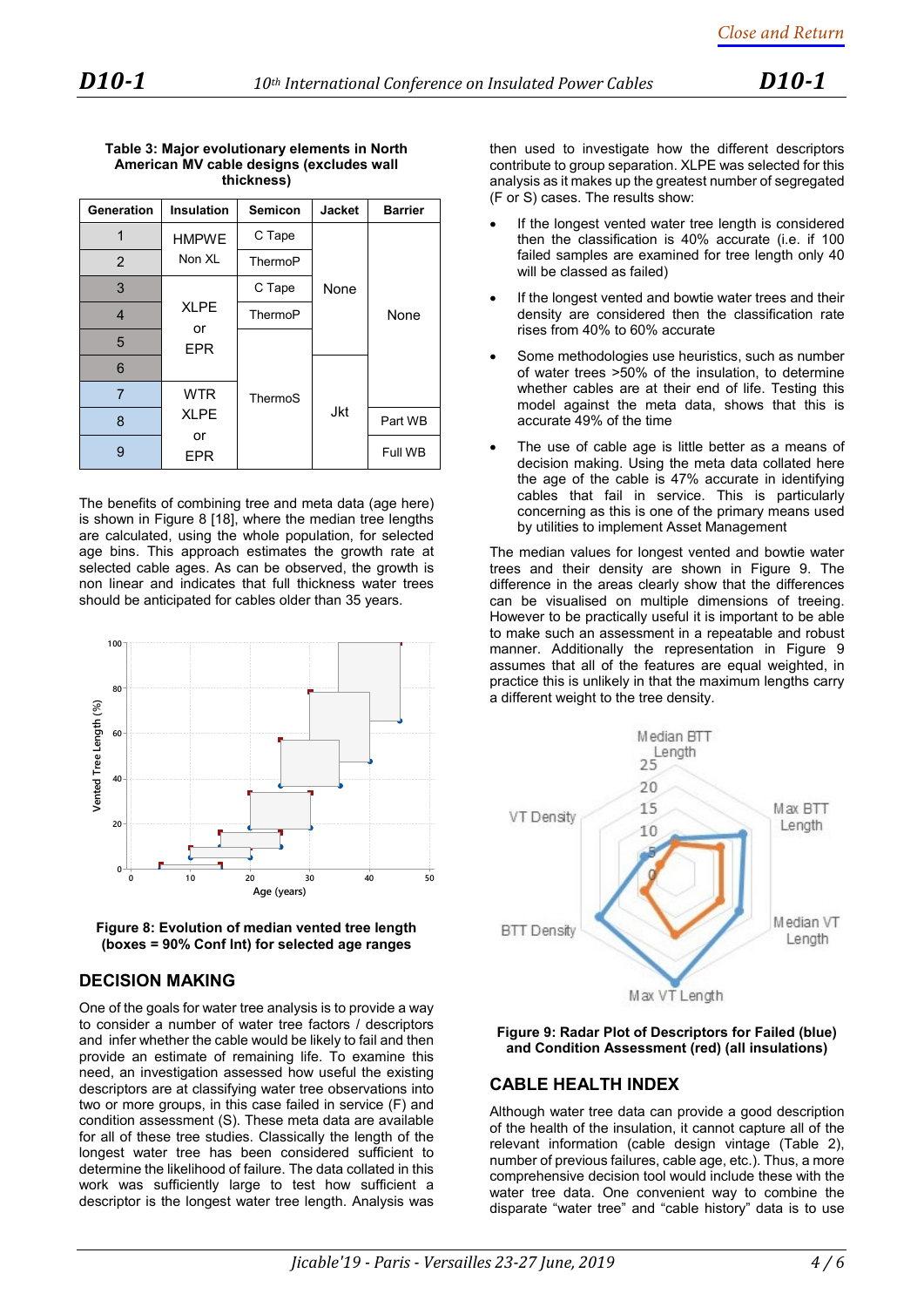"principal component analysis" (PCA). This approach has proved to be very effective at combining different diagnostic features such as VLF Tan δ, Dissolved Gas Analysis (DGA) or Infra Red Thermography (IRT). The extension reported here is the first instance where meta data are combined with diagnostic features to determine health. The resulting results appear below for PC1, PC2, and PC3.

*PC(n) = a(n) \* Longest vented tree length + b(n) \* Median vented tree length + c(n) \* Density of vented trees + d(n) \* Longest bow tie tree length + e(n) \* Median bow tie tree length – f(n) \* Density of bow tie trees + g(n) \* 1/Cable Generation + h(n)\* Age + i(n)\* Previous failures*   $+$  *i(n)*\*Neutral condition

In this work, the PCA method was applied to HMWPE. WTRXLPE, and XLPE insulations. A total of 310 cases are available with eight descriptors (Longest BTT % ins, Longest VT % ins, Density BTT (No/wafer), Density VT (No/20 wafers), Median BTT % ins, Median VT % ins, 1/Cable Generation, and Age). In the work reported here the impact of previous failures and condition of the metallic neutral have not been included. EPR cables grow water trees and can be treated in the same manner, but not within the same model as PE based insulations since the filled nature means that the density of trees are recorded at a different scale.

When undertaking PCA, all descriptors must be present for the analysis of each case. This requirement was satisfied for 108 cases for this set of descriptors. The contributions, or weights (values between -1 to 1), for each descriptor to each the first three principal components (PC1, PC2, PC3) are provided above. This was necessary to maintain a consistent "direction" for the features. In other words, the goal was to keep low numbers to mean "good" and high numbers to mean "less good". This scheme enables interpretation of the results and testing of the tool (i.e. if perceived bad numbers are inserted does the tool indicate a poor HI?).

It is important to note that the interpretation of principal components is semi-quantitative; however, patterns often emerge. This is not a concern here, as all previous approaches have been completely subjective and lacked the large collated database / structured analysis used here. Interpretations of the components appear below:

- 1. Most of the variance (37%) is covered by PC1 and this is a combination of the four water tree lengths (indicated by weights a, b, d, e). PC1 represents the combined impact of water tree lengths.
- 2. 18% of the variance is covered by PC2 and this is a combination of the two water tree densities (indicated by weights c, f). PC2 represents the combined impact of water tree density.
- 3. 15% of the variance is covered by PC3 and this (indicated by weights g, h) represents the cable generation and cable age.

The use of the principal components is additive in terms of the variance covered:

- PC1 covers 37% of the variance
- PC1 and PC2 cover 55% of the variance
- PC1, PC2, and PC3 cover 70% of the variance

After all of the components are calculated, combining them into a single Euclidean distance provides a single number for representing the Cable Health Index (CHI). This was done for these HMWPE/XLPE data, and is provided in as a cumulative probability function in Figure 10.

![](_page_4_Figure_17.jpeg)

#### **Figure 10 Cumulative probability of the Cable Health Index (calc from principal components) for PE based insulations – low CHI's represent good, high CHI's represent poor health**

Furthermore, the percentile cut points can be used to establish robust assessment criteria, so that,

- Health indices  $> 45$  may be categorized at the 95<sup>th</sup> percentile or above as **Action Required**
- Health indices  $> 25$  and  $< 45$  may be categorized between the 80th and 95th percentile as **Further Study Required**
- Health indices  $\leq$  25 may be categorized below the 80th percentile as **No Action Required**

This method provides a consistent / unambiguous approach to decision making for cables found with water trees. There are a few other advantages

- If meta data are unavailable then the analysis can be completed based on the water tree data only using weights a through f. This is not to be recommended but can be necessary if details are not provided from the field
- As more data becomes available from sample returned from the field these can be fed back into the model to help refine the weights.

## **CASE STUDY**

#### **Table 4 Tree data for Case Study Cables**

| <b>Ref</b>         | #452            | #459            |  |
|--------------------|-----------------|-----------------|--|
| <b>Longest VT</b>  | 100             | 50              |  |
| <b>Longest BTT</b> | 36              | 13              |  |
| <b>Median VT</b>   | 16              | 27              |  |
| <b>Median BTT</b>  | 15              | 3               |  |
| <b>Density VT</b>  | 6               | 0.7             |  |
| <b>Density BTT</b> | 0.02            | 0.6             |  |
| <b>CHI</b>         | 35              | 23              |  |
| <b>CHI Context</b> | 90th percentile | 80th percentile |  |